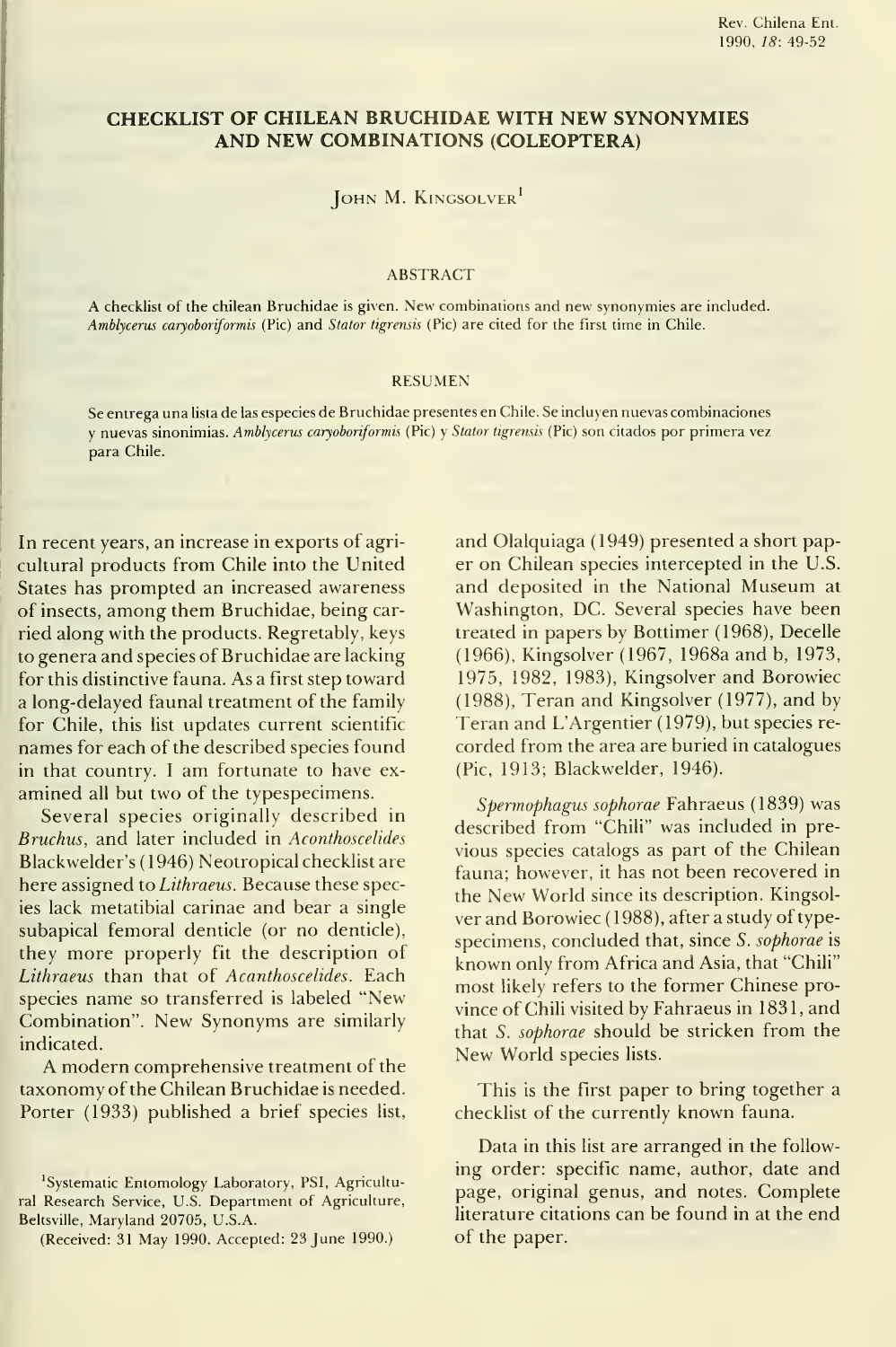# Family BRUCHIDAE Subfamily AMBLYCERINAE

Amblycerus Thunberg, 1815

caryoboriformis Pic, 1910:110 (Spermophagus). New record for Chile thomasi Brèthes, 1925:203 (Spermophagus). NEW SYNONYMY

## Zabrotes Horn, 1885

subfasciatus Boheman, 1833:111 (Spermophagus).

musculus Boheman, 1833:112 (Spermophagus)

semifasciatus Boheman, 1839:137 (Spermophagus)

pectoralis Sharp, 1885:492 (Spermophagus) semicinctus Horn, 1894:411 (Spermophagus) dorsopictus Lepesme, 1941:201 (Spermophagus)

## Subfamily BRUCHINAE

Acanthoscelides Schilsky, 1905

argillaceus Sharp, 1885:452 {Bruchus) armitagei Pie, 1931:35 {Bruchus) obreptus Bridwell, 1942:256

 $obtextus$  Say, 1831:1 (Bruchus) irresectus Fahraeus, 1839:18 {Bruchus) tetricus Gyllenhal, 1839:22 {Bruchus) pallidipes Fahraeus, 1839:91 {Bruchus) subellipticus Wollaston, 1854:15 (Bruchus) acanthocnemus ]eke\, 1855:15 {Bruchus) breweri Crotch, 1867:389 {Bruchus) varicornis Motschulsky, 1874:239 (Bruchus), not Brulle, 1832

### Bruchus Linnaeus, 1767

pisorum Linnaeus, 1758:356 {Dermestes) obscurus Philippi and Philippi, 1864:360 {Bruchus), not Fahraeus, 1839. philippii Pic, 1912:92, as a replacement name for *obscurus* Philippi and Philippi, not Fahraeus, 1839. NEW SYNONYMY

### Callosobruchus Pie 1902

maculatus Fabricius, 1775:65 (Bruchus). This species is provisionally included because I was unable to find specimens that indieated that the species is established in Chile.

## Lithraeus Bridwell, 1952

egenus Philippi and Philippi,  $1864:358$  (Bruchus). NEW COMBINATION

atomarius Boheman, 1858:11 (Bruchus), not Linnaeus, 1761 pauperculus Philippi and Philippi, 1864:358

(Bruchus), not LeConte, 1857 chilensis Sehilsky, 1905:20 {Bruchus), as a new name for atomarius Boheman, 1858, not Linnaeus, 1761. NEW SYNONYMY  $chilensis$  Pic,  $1912:92$  (Bruchus) as a new name for pauperculus Philippi and Philippi, <sup>1864</sup> not LeConte, 1857. NEW SYNONY-MY, previously synoym of bimutatus  $binutatus$  Pic,  $1913:110$  (Bruchus) as a new name for chilensis Pic, 1912, not Schilsky, 1905. NEW SYNONYMY.

elegans Blanchard, 1851:294 {Bruchus) ruficolis Motschulsky, 1874:222 (Bruchus). NEW SYNONYMY cingulatus Motschulsky, 1874:229 (Bruchus). NEW SYNONYMY obscurior Pic, 1902a:51 (Bruchus) electus Bridwell, 1952:125 (Lithraeus)

ferrugineipennis Blanehard, 1851:294 {Bruchus). NEW COMBINATION

leguminarius Gyllenhal, 1833:69 {Bruchus). NEW COMBINATION

ingae Fahraeus, 1839:27 (Bruchus). NEW SYNONYMY

melanocephalus Fahraeus, 1839:87 {Bruchus). NEW SYNONYMY

conspurcatus Blanehard, 1851:291 {Bruchus). NEW SYNONYMY

subroseus Motschulsky, 1874:227 (Bruchus). NEW SYNONYMY

mutatus Pic, 1912:92 (Bruchus). NEW COMBI-**NATION** 

rufulus Philippi and Philippi, 1864:360 (Bruchus), not Fahraeus, 1839 bisignatipennis Pie, 1938a:23 {Bruchus).

NEW SYNONYMY

poverus Blanchard, 1851:292 (Bruchus). NEW **COMBINATION** 

praecanus Motsehulsky, 1874:220 {Bruchus). NEW COMBINATION

pyrrhomelas Philippi and Philippi, 1864:359 {Bruchus). NEW COMBINATION

bicolor Philippi and Philippi,  $1864:359$  (Bruchus). NEW SYNONYMY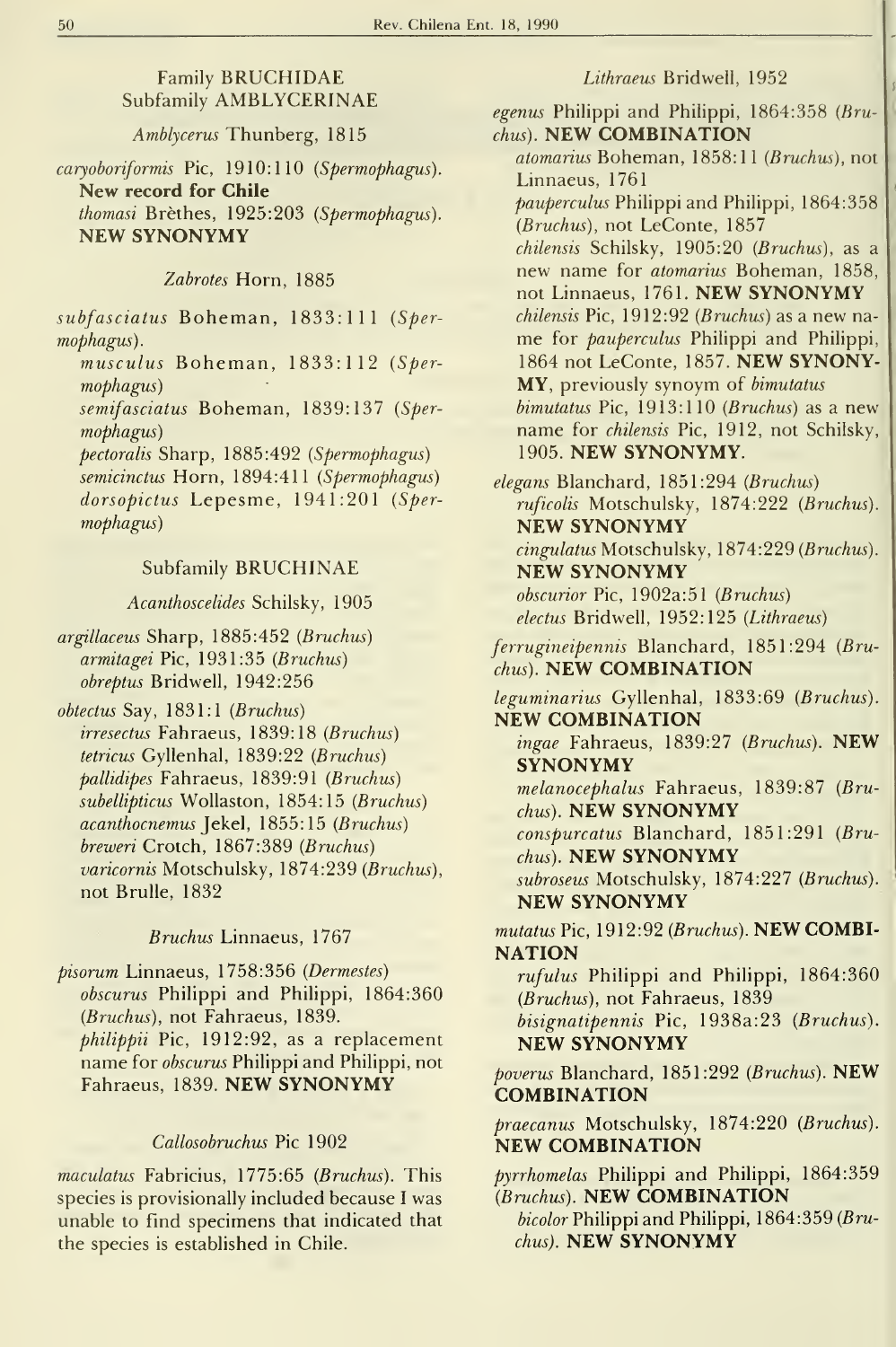scutellaris Philippi and Philippi, 1864:358 (Bruchus). NEW COMBINATION

Megacerus Fahraeus, 1839

eulophus Erichson, 1847:124 (Bruchus) laticornis Blanchard, 1851:288 (Bruchus), not Blanchard, 1844. leucogaster Blanchard, 1851:293 (Bruchus)

Penthobruchus Kingsolver, 1973

germaini Pie, 1894:65 (Pachimerus (sic))

Pseudopachymerina Zacher, 1952

spinipes Erichson, 1834:252 (Bruchus) jaspideus Erichson, 1847:125 (Bruchus), aculeatus Motschulsky, 1874:236 (Bruchus). NEW SYNONYMY lallemanti Marseul, 1875:39 (Bruchus

(Pachymerus))

Rhipibruchus Bridwell, 1932

picturatus Fahraeus, 1839:2 (Bruchus) leiboldi Philippi, 1859:669 (Megalorhipis)

Scutobruchus Kingsolver, 1968

ceratioborus Philippi, 1859:670 (Bruchus) cassivorus Motschulsky, 1874:207 (Kytorhinus)

vagenotatus Pie, 1938a: 19 (Bruchus)

gastoi Kingsolver, 1968a:285

Stator Bridwell, 1946

testudinarius Erichson, 1847:124 (Bruchus). New record for Chile

tigrensis Pic, 1938b:20 (Bruchus). New record for Chile.

## LITERATURE CITED

- Blackwelder, R.E. 1946. Checklist of the Coleopterous insects of Mexico, Central America, the West Indies, and South America. U.S. Nat. Mus. Bull. 185, 1492 pp.
- BLANCHARD, C.E. 1851. Fauna Chilena. Insectos. Coleópteros. In: C. Gay (ed.). Historia física <sup>y</sup> política de Chile, Zoología, vol. 5, pp. 383-681.
- BoHEMAN, C.H. 1833. (New species). In: Schoenherr, Genera et species Curculionidum, vol. 1, pt. 2, pp. 383- 681.
- BoHEMAN, C.H. 1839. (New species). In: Schoenherr, Genera et species Curculionidum, vol. 5, pt, l,pp. 1-456.
- BOHEMAN, C.H. 1858. Coleoptera novas descripsit. In: Kongliga Svenska Fegatten Eugenies resa omkring Jorden. Zoologi 1, Insects, pp. 1-112.
- BoTTiMER, L.J. 1968. Notes on Bruchidae of America north of Mexico with a list of world genera. Canad. Entomol., 100: 1009-1049.
- BRETHES, J. 1925. Coléopteres et Deptères Chiliens. Rev. Chilena Hist. Nat., 29:198-208.
- BRIDWELL, J.C. 1942. Two new American bean bruchids. Rev. Chilena Hist. Nat., 44:249-258.
- BRIDWELL, J.C. 1952. Notes on Bruchidae affecting the Anacardiaceae, including the description of a new ge nus. J. Wash. Acad. Sci., 42:124-126.
- CROTCH, G.R. 1867. On the Coleoptera of the Azores. Proc. Zool. Soc. London, 1867: 359-391.
- Decelle, J. 1966. La Bruche sud-Americaine des Acacias: Pseudopachymerina spinipes (Erichson). Bull. Ann. Soc. Roy. Entomol. Belg., 100: 109-116.
- Erichson, W.F. 1834. Beitráge zur Zoologie, gesammelt auf einer Reise um die Erde von Dr. F.J.F. Meyen, sechste Abteilung Insekten bearebitet von Herrn W. Erichson und H. Burmeister. Coleopteren bearbeitet von Dr. W. Erichson. Nova Acta Acad. Caes. Leop.- Carol Nat. Cur., 16, Suppl., pp. 219-284.
- Erichson, W.F. 1847. Conspectus insectorum coleopte rorum quae in Republica Peruana observate sunt. Arch. Naturges., 13: 67-185.
- FABRICIUS, J.C. 1775. Systema entomologica, sistens insectorum classes, species, adiectus synonyms, lociis, descriotionibus, observationibus. Lipsiae. 832 pp.
- FAHRAEUS, O.I., VON 1839. (New species). In: Schoenherr, Genera et species Curculionidum, vol. 5, pt. 1, pp. 1-456.
- Gvllenhal, L. 1833. (New species). In: Schoenherr, Genera et species Curculionidum, vol. 1, pt. 1, pp. 383- 681.
- Gyllenhal, L. 1839. (New species), In: Schoenherr, Genera et species Curculionidum, vol. 5, pt. 1, pp. 1-456.
- HORN, G.H. 1894. The Coleoptera of Baja California. Proc. Calif. Acad. Sci., 4: 302-449.
- JEKEL, H. 1855. Insecta Saundersiana: Coleoptera, curculionides, pt. 1: 1-153, London.
- Kingsolver, J.M. 1967. On the genus Rhipibruchus Bridwell, with descriptions of <sup>a</sup> new species and closely related new genus. Proc. Entomol. Sco. Wash., 69: 318-327.
- Kingsolver, J.M. 1968a. A new genus of Bruchidae from South America, with the description of <sup>a</sup> new species. Proc. Entomol. Soc. Wash., 70: 280-286.
- Kingsolver, J.M. 1968b. One previously described and one new species of South American Bruchidae inju rious to commercial legume seed crops (Coleoptera). Proc. Entomol. Soc. Wash., 70: 318-322.
- Kingsolver, J.M. 1973. Description of <sup>a</sup> new genus and <sup>a</sup> new species of Bruchidae from South America (Coleoptera). J. Wash. Acad. Sci., 63: 142-146.
- Kingsolver, J.M. 1975. New synonymies and new combinations in North American Bruchidae (Coleoptera). Proc. Entomol. Soc. Wash., 77: 60.